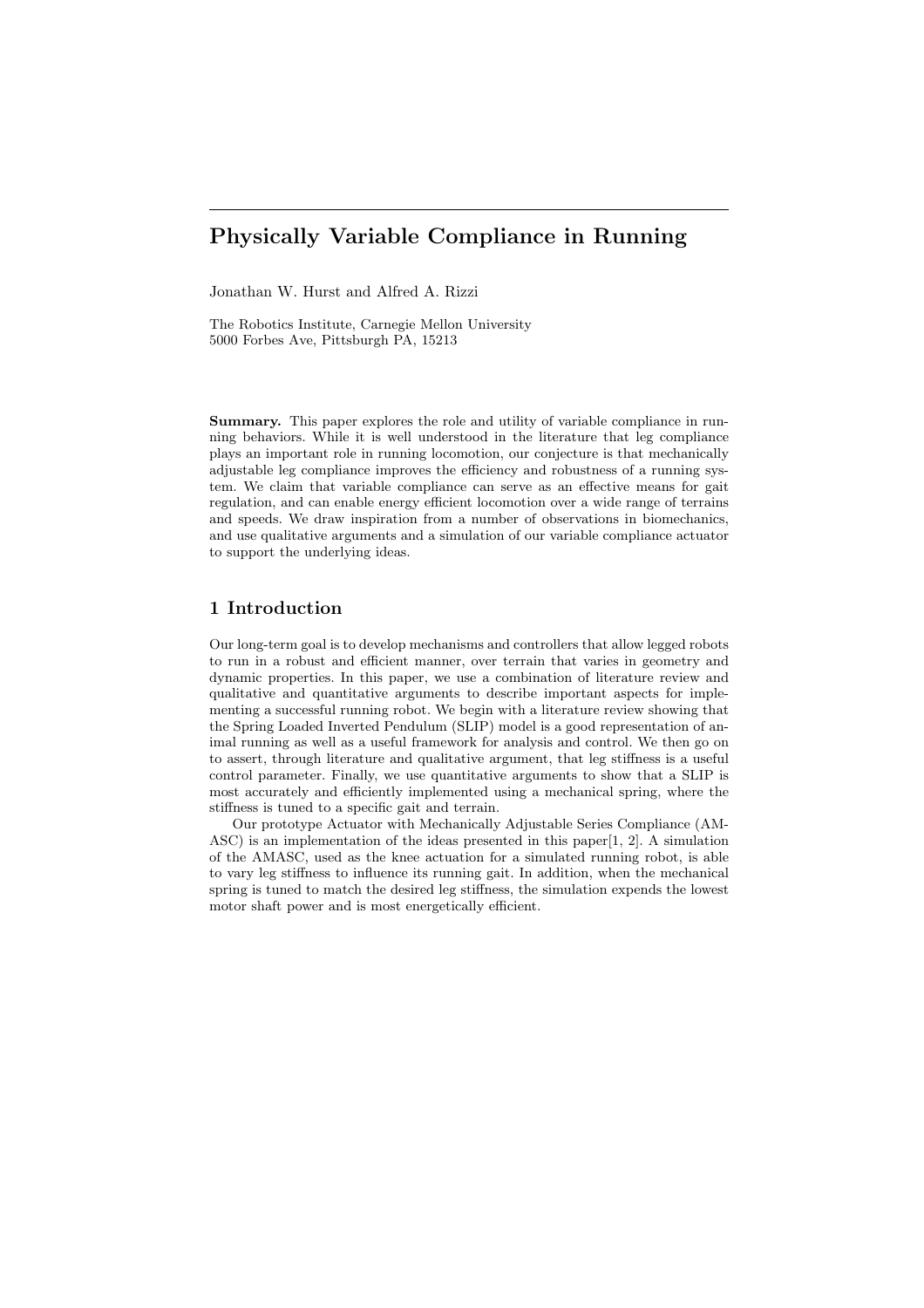

Fig. 1. The Spring Loaded Inverted Pendulum, with rotor inertia

## 2 Background

The SLIP model accurately describes the center of mass (CoM) motion of an animal in a running gait, regardless of the number of legs, the size of the animal, or the running gait employed[3, 4, 5]. Successful running robots also exhibit SLIP model behavior, such as the Planar Hopper, ARL Monopod II and CMU Bowleg Hopper, and most likely were designed specifically to do so[6, 7, 8].

#### 2.1 Tuned Leg Stiffness

In general, carefully choosing leg stiffness is important, for a variety of reasons. Leg stiffness that is too high causes energetically wasteful ground deformations, high stresses in the body, and high acceleration of sensors or other sensitive components. Leg stiffness that is too low results in a long stance time and larger deflection of the leg, possibly reaching compression limitations of the leg. A long stance time is more expensive energetically, because the animal or robot must hold its weight against gravity for a longer period of time.

Tuned leg stiffness is also important for passive stability properties of legged locomotion. According to mathematical analysis of the SLIP model, for certain angles of attack, the spring-mass system becomes self-stabilized if the leg stiffness is properly adjusted and a minimum running speed is exceeded[9]. Similar results were observed in computer simulation of a running cockroach, showing passive stability in its running gait, and an optimal leg spring stiffness for maximum passive stability[10].

## 2.2 Using Leg Stiffness for Gait Control

Varying the leg stiffness is one good method for controlling a running gait. Only three terms are required to describe a cyclic running gait based on the SLIP model, and leg stiffness affects one or more of the three terms[11]. Control of a running gait using the three different terms (hopping height, leg stiffness, and leg angle at touchdown) has been demonstrated experimentally[12].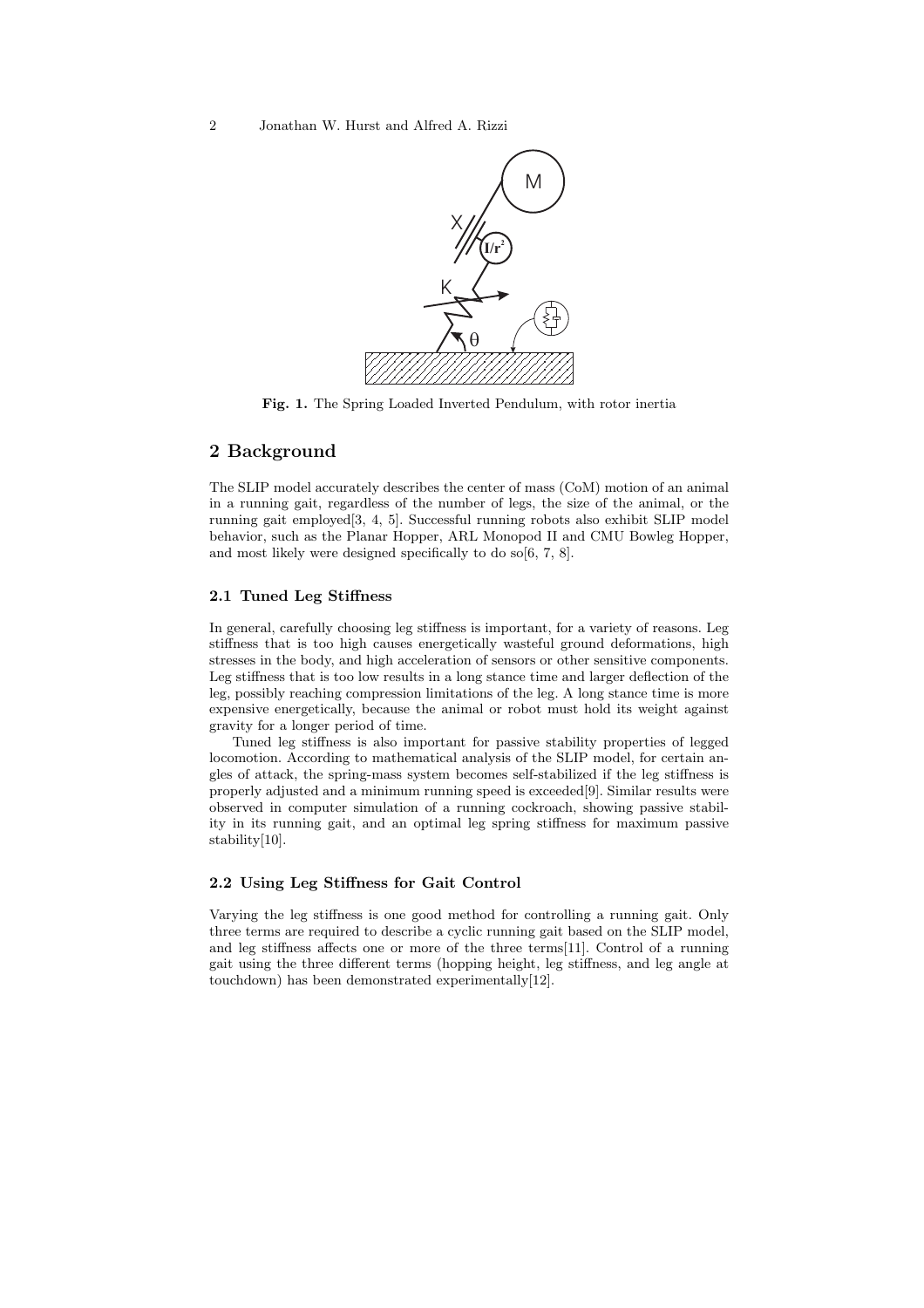Animals vary leg stiffness to control their running gait and alter their center of mass motion, within the constraints of the SLIP model. Researchers seek to better understand the role of compliance control in animal running through experiments limiting one parameter of the SLIP model. By restricting obvious control methods (such as hip angle), more obscure methods (such as leg stiffness) can be observed. Ferris and Farley restricted humans to hopping in place, removing hip angle as a control variable. When subjects were tested at constant ground stiffness but instructed to alter hopping frequency, subjects adjusted leg spring stiffness[3]. Another experiment forced runners to run at stride frequencies higher and lower than normal for a given running speed, thus artificially restricting hip angle, again observing that runners adjust leg stiffness[13].

Most biomechanists claim that animals prefer to change speed by changing stride length (perhaps by controlling hip angle at touchdown), while leg stiffness remains constant[3, 14, 15]. Others claim that step length changes little with speed for normal running on a hard surface, implying stiffness control of the leg[16]. The discrepancy may arise from testing at different running speeds; most experiments involve running at low to moderate speeds, where runners seem to prefer a stride length change over a leg stiffness change. Only in experiments with high-speed running do subjects maintain a relatively consistent stride length over a range of speeds. Common wisdom in the athletic running community is that faster running is achieved by increasing stride length, increasing stride frequency (likely achieved by increasing leg stiffness), or both[17].

### 2.3 Using Leg Stiffness for Disturbance Rejection

Discussion has thus far focused on control of a running gait on flat, hard floors, but leg stiffness control is also useful when running over terrain with varying stiffness. Without leg stiffness control, the center of mass displacement and ground contact time will change, affecting the gait significantly. When hopping in place, humans adjust leg stiffness to maintain constant global stiffness in response to changes in surface stiffness at a given hopping frequency[3, 18]. During unrestricted running over varying terrain, human runners compensate for ground surface changes by varying leg stiffness, and maintain a relatively consistent center of mass motion[19, 20, 21].

Maintaining a constant center of mass motion is beneficial, despite the fact that changing leg stiffness costs energy. Hopping higher than necessary requires more energy storage in the leg, leading to higher spring restitution losses. Hopping high also increases flight time, allowing trajectory errors to build. Alternatively, hopping too low increases the risk of hitting obstacles and requires faster leg swing recoveries, which may require high power at the hip. Although these reasons are largely speculative, animals do control leg stiffness to maintain a consistent center of mass motion, indicating some benefits. Most current running robots have manually tuned leg stiffness, and are not capable of varying leg stiffness on the fly. However, these robots are not subject to disturbances in ground stiffness; therefore, the reduced efficiency caused by center of mass motion changes is not important. Many values of leg stiffness will result in successful (though not optimal) running, so a robot with no leg stiffness adjustment can still control its forward speed, hopping height, or stride length[6].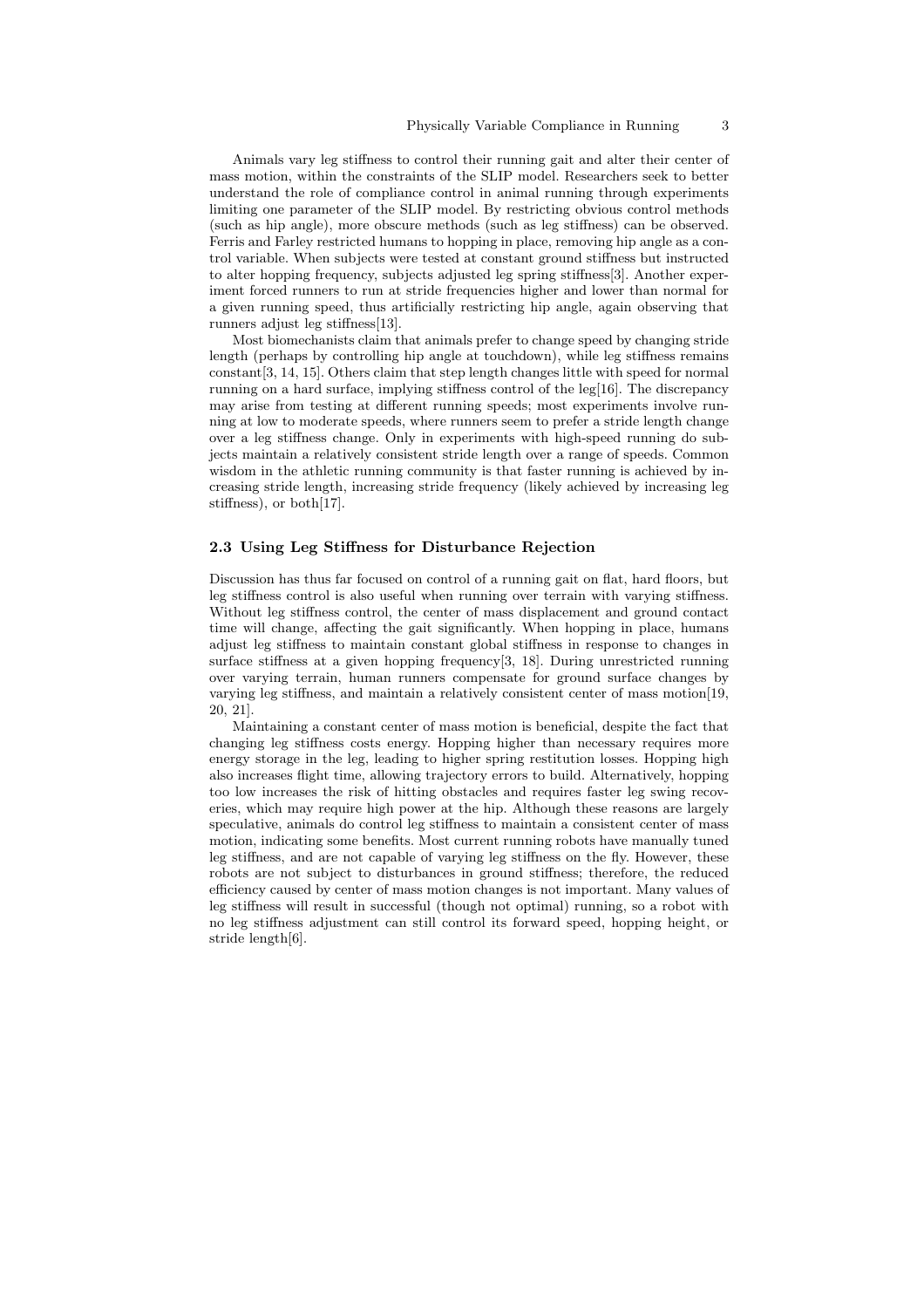4 Jonathan W. Hurst and Alfred A. Rizzi

## 3 Implementation on a Robot

In this section, we discuss implementation strategies for robots. Discussion of the merits of specific robot behaviors, such as spring-like stiffness, does not explicity address the implementation of the behavior. An independent argument must be made for design choices which can affect the performance, efficiency, and ultimately the ability of a machine to exhibit the desired behavior. The implementation of variable stiffness in animals is still debated; co-contraction of antagonistic muscles results in a stiffness change, but neural control of muscles can also result in behavior similar to a spring stiffness.

While the analysis in this paper is generalized and applies to a range of actuation technologies, it presumes the use of electric motors and springs. We also assume that energy efficiency is an important goal.

### 3.1 Electric Gearmotors and Inelastic Collisions

A simple design for a legged robot would utilize an electric gearmotor at each joint. Several groups have built bipedal robots using this design, and some intended to make the robots run as well as walk. The problem with this approach to running is that most of the kinetic and potential gait energy is lost with each hop to an inelastic collision with the ground.

A gearmotor-actuated running robot is represented in Figure  $2(a)$  as a springfree, vertically-hopping representation of the SLIP model. The absence of a spring is an important distinction from a spring of infinite stiffness, because it represents the difference between an elastic collision and an inelastic collision. For the model to portray realistic SLIP model behavior, the foot should stick to the ground on impact without chattering, implying an inelastic collision. Spring behavior should be implemented behind the foot, either by the gearmotor or by a physical spring, so there is some stance time during which the robot can apply control forces. Another important distinction is that the reflected rotor inertia, represented by  $\frac{I}{r^2}$ , does not add to the overall mass of the system. The entire mass is represented by  $M$ , while  $\frac{I}{r^2}$  may be any arbitary quantity, perhaps larger than M.

Because the rotor inertia and the robot mass are unrelated, the pin joint of the reflected rotor inertia may be moved to the ground without affecting the model, as shown in Figure  $2(b)$ . The rotor begins at rest, and after collision, has some speed that matches that of the mass. If the kinetic energy just prior to impact is represented as  $T_0$ , the rotor inertia is represented as I, the effective gear ratio is r, and  $M$  is the robot's total mass (including motor mass), then the energy lost to an impact is:

$$
T_{loss} = \frac{I}{Mr^2 + I}T_0
$$

and the remaining energy, stored in the downward motion of the robot and the rotation of the motor, is:

$$
T_{final} = \frac{Mr^2}{Mr^2 + I}T_0.
$$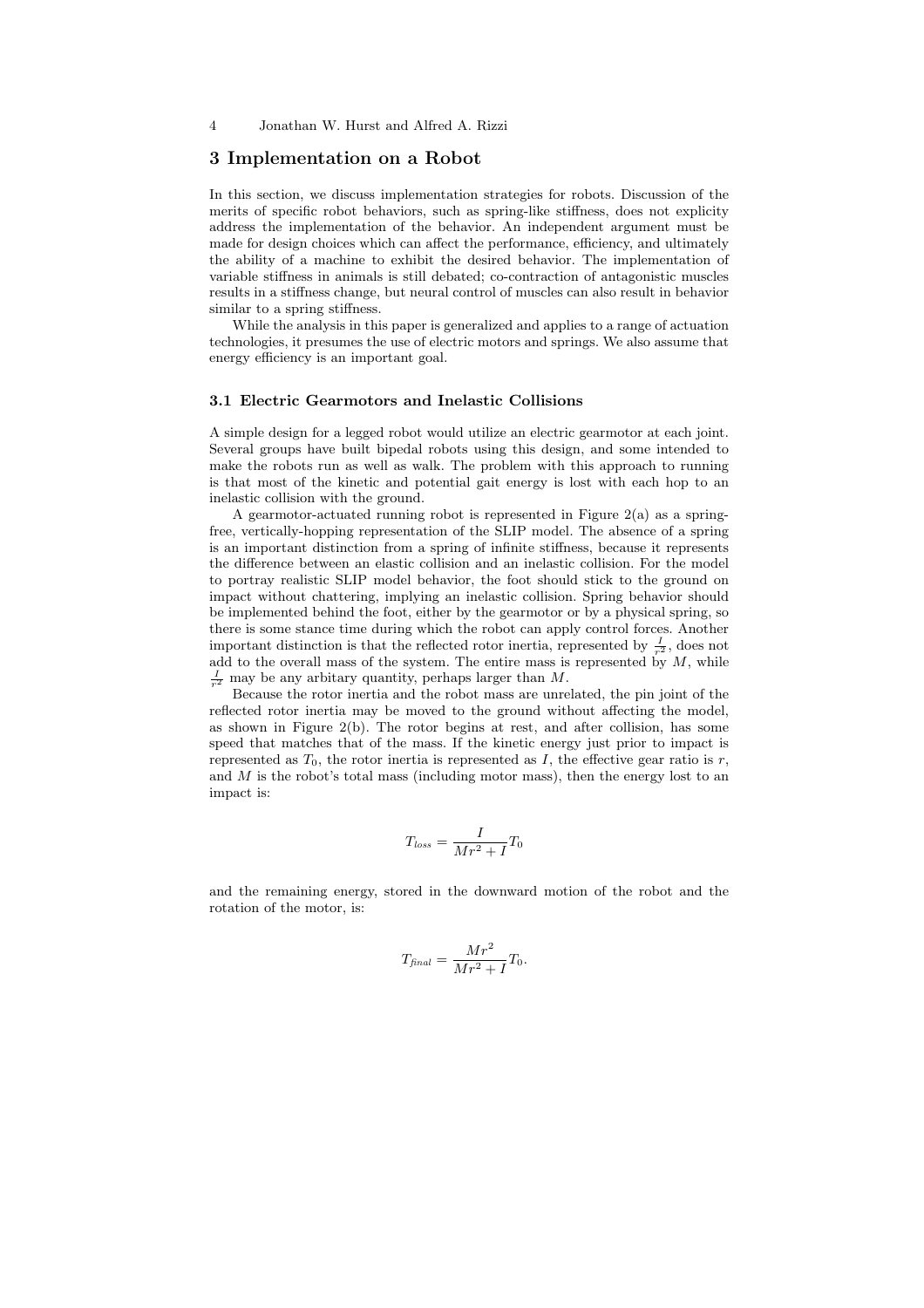

Fig. 2. Figures representing the Spring Loaded Inverted Pendulum model, with the physical spring removed. The inertia of the motor is represented by  $I$ , the mass of the robot by  $M$ , the gear ratio on the motor by  $r$ , the velocity of the robot just before collision by  $V_1$ , and the position of the motor by X, or  $\Theta r$ .

If the effective inertia of the motor rotor  $(\frac{I}{r^2})$  is the same as the robot's mass, then half the kinetic energy from flight will be lost to an inelastic collision with the ground. Even after the collision, any remaining energy must be converted through the motor and transmission inefficiencies, which are compounded when energy must pass into the system and then out. In effect, very little energy can be recovered. Most will be lost instantly during collision, much of the rest to motor inefficiencies.

#### 3.2 Improving on the Basic Gearmotor

Minimizing rotor inertia or adding a spring in series between the motor and the leg will reduce the energy lost to inelastic collisions. Both methods are used in force-control applications[22, 23, 24, 25], which are similar in many ways to implementation of a spring rate. A series spring system such as that depicted in Figure 3 has the added benefit of disconnecting the rotor inertia from the leg inertia, such that energy is lost to inelastic collision with only the mass of the leg. Our analysis shows that for a series spring system being used to implement a SLIP, performance and efficiency are maximized when the physical spring stiffness matches the desired spring stiffness.

For a series-elastic actuator with a physical spring rate that does not match the desired total spring rate, the motor must apply torques so the overall system exhibits the desired total spring rate. Given a zero-inertia rotor (the best-case scenario), a proportional controller will behave like a spring, creating two springs in series - a software spring and a physical spring, as shown in Figure  $4(a)$ . This is relatively simple to analyze, and provides a conservative estimate of energy use and power output due to the assumption of no inertia. Therefore, further analysis will assume perfect force control of a massless rotor, providing an ideal software spring in series with a physical spring.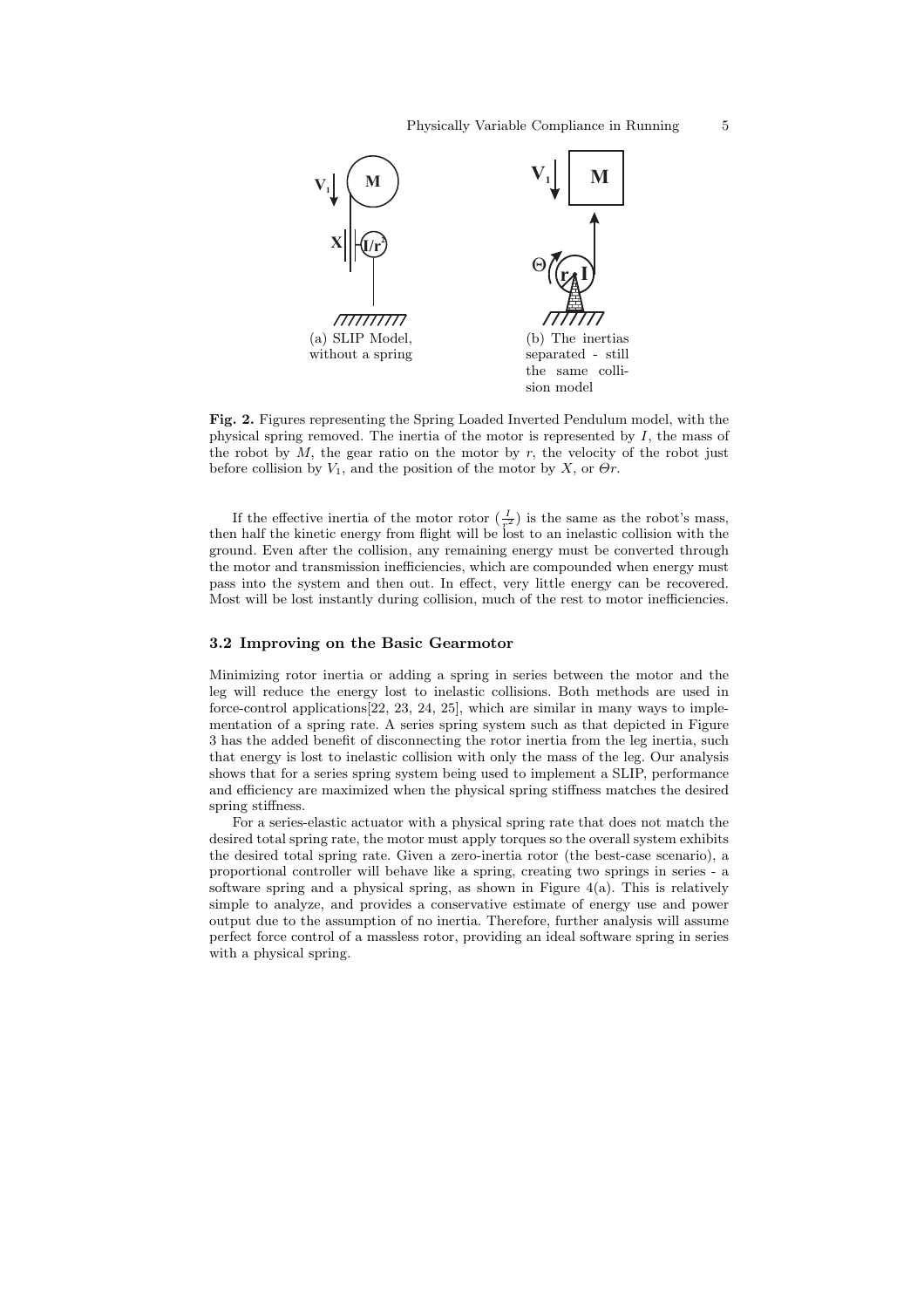

Fig. 3. A SLIP, identical to that shown in Figure 1, but hopping vertically

## Power Density of a Series Spring System



Fig. 4.

In a cyclical system such as a hopping SLIP, energy is transferred from external sources (kinetic energy of motion, potential energy of height) to internal sources (physical spring energy or chemical battery energy) and vise-versa, repeatedly. This transfer of energy is represented in Figure 4(b), where the energy may go into and out of the physical spring as an energy storage element (compression and extension), or through the physical spring as merely a power-transmission element (the spring translating, with no deflection). The power output will be divided between the software spring and the physical spring, depending on their stiffnesses.

If the series spring system is deflecting at some rate, the power output attributed to the software spring,  $P_{K_p}$ , is

$$
P_{K_p} = \frac{K}{K_p + K} P(t),
$$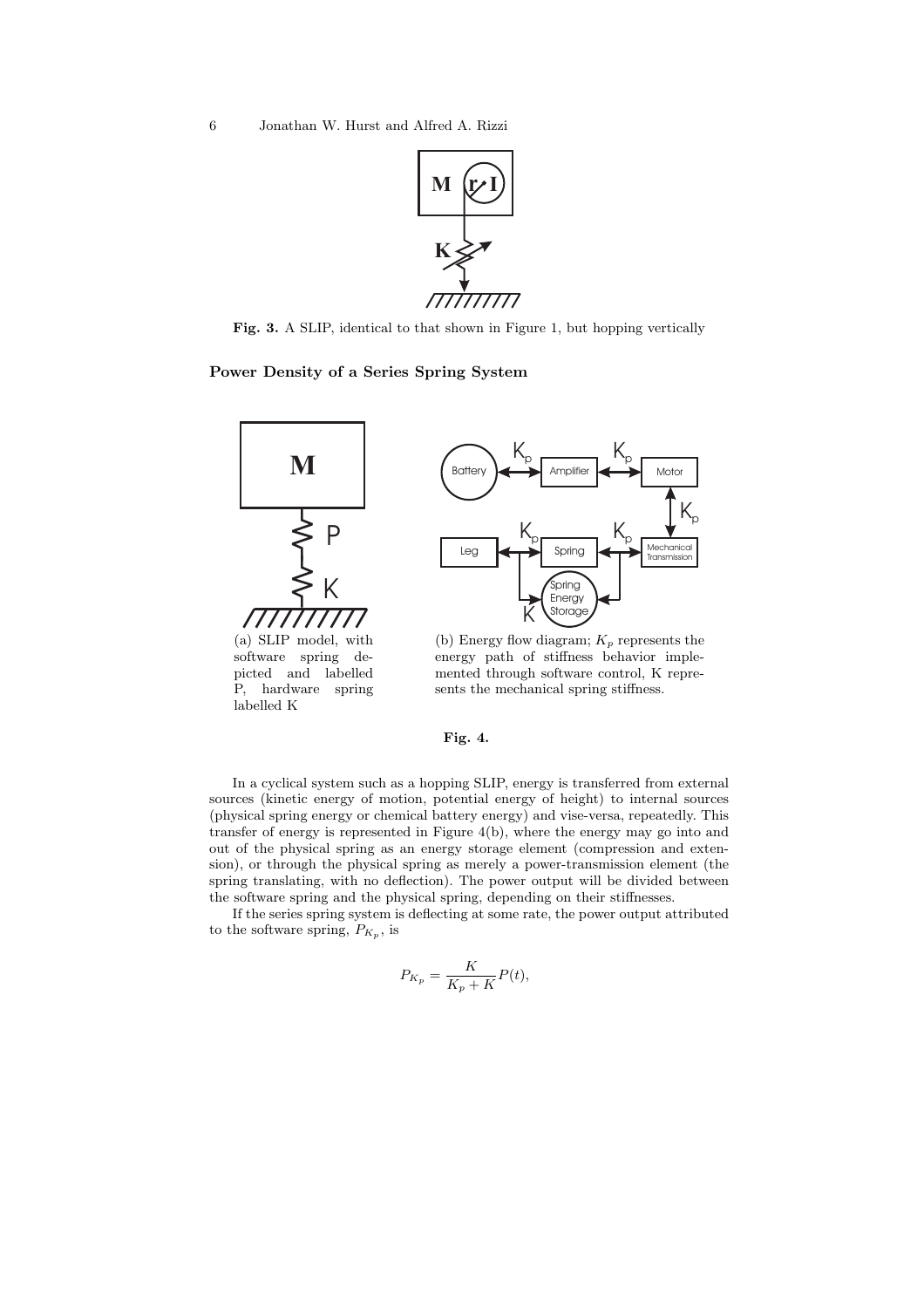where  $P(t)$  is the total power output of both springs in series,  $K_p$  is the software proportional gain, and  $K$  is the physical spring constant. If the physical spring is perfectly tuned to match the desired stiffness, P becomes infinite, and it can be seen from the equation that the motor (exhibiting the software spring) exerts zero shaft power.

Because springs have higher power density than electric motors, it makes sense to design a system such that the physical spring transfers as high a proportion of the power as possible. A physical spring can have nearly infinite power density, depending on its stiffness; therefore, a comparison between the power density of a spring and that of a motor must be made in the context of an application. Choosing reasonable values for a hopping robot of leg stiffness  $K = 5000 N/m$ , hopping height of  $h = 0.25 m$ , and robot mass of  $m = 30 kg$ , the highest power output during stance is approximately 1 kW (RMS power is 680W) and the maximum work stored is about 75 J. With an efficient fiberglass spring, such as those used on archery bows which have energy capacity around  $1000 \text{ J/kg}$ , a  $75 \text{ g}$  spring can store the required energy and output the desired power. In contrast, a brushless, frameless motor that can output 600W of continuous power (found through internet search) weighs approxmately 2.2 kg, almost 30 times the mass of the spring. Adding the necessary electronics, batteries, and motor housing would add to the mass considerably. It may be that current electric motor technology cannot supply sufficient power density for a running robot. One study on the gearmotor-driven Honda humanoid robot found that the motors would have to be 27-54 times as powerful, without increasing weight, to make the robot run[26].

## Energy Efficiency of a Series Spring System

Although the power requirements are the most compelling reasons to use physical springs, energetic efficiency is also improved through the use of tuned physical springs. Given previous assumptions of a perfect software spring and an inertia-free rotor, spring efficiency  $e_k$  and motor efficiency  $e_p$ , the equation for energy returned is

$$
E_{ret} = \frac{P}{2(K+P)} K x^2 e_k + \frac{K}{2(K+P)} P x^2 e_m.
$$

If spring efficiency is higher than motor efficiency, it makes sense for the physical spring stiffness to be as close to the desired spring stiffness as possible. If our assumption of zero rotor inertia is false (and for any real system, it is), then the motor must transmit power to change the momentum of the rotor, and it will expend (and lose) more energy than in this idealized example.

This effect of energy efficiency on a mis-tuned system has been demonstrated on humans in "Groucho Running." Human subjects were instructed to run with knees bent more than normal, thus consciously decreasing their leg stiffness. Oxygen consumption increased by as much as 50%, indicating a significant increase in energy use[27].

## 4 Simulation

Based on these ideas of maintaining a tuned physical spring, we designed and built an Actuator with Mechanically Adjustable Series Compliance (AMASC)[1, 2]. We also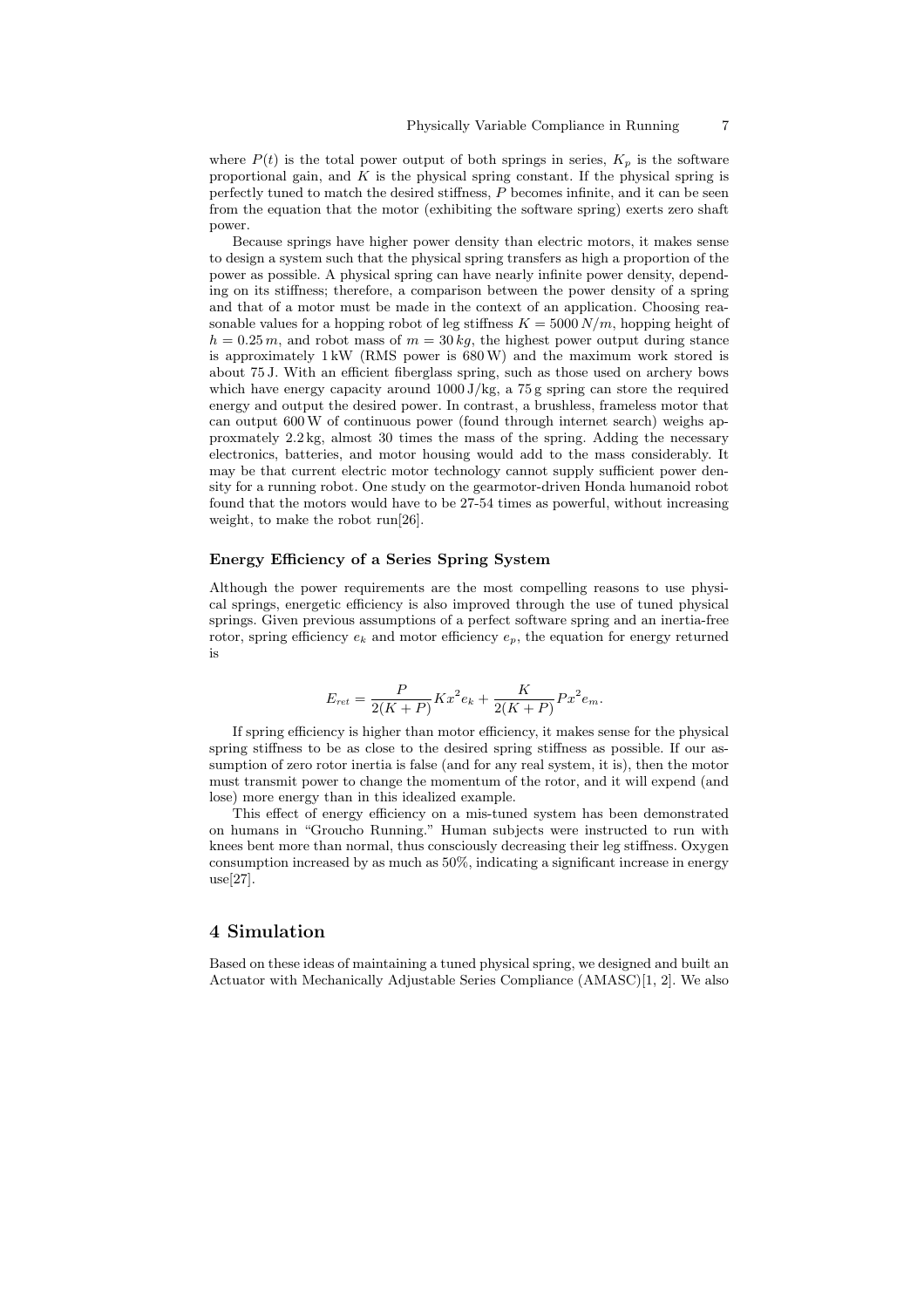created a dynamic simulation of the AMASC, and verified the simulation through comparisons with benchtop tests of the prototype. We then used the simulated AM-ASC to actuate a simulated bipedal running robot, using Raibert-style controllers. Through testing of the simulation, we show that variable compliance can be used as a method of gait control, and also that a mis-tuned spring requires more shaft power than a properly tuned physical spring.



(a) Stride length vs. time, with changing commanded stiffness K\*

(b) relative power vs. time, with changing physical stiffness K. Commanded stiffness, K\*, remained the same.

#### Fig. 5.

The first test involves a variable ground stiffness, and a controllable leg stiffness. After the robot has reached a steady-state running gait, the ground stiffness is changed. In Figure 5(a), it can be seen that the stride length is affected. After several hops with the altered gait, the leg stiffness is changed, bringing the robot closer to its original stride length. This test is not optimized, and the leg stiffness adjustment is only approximate; but it does show that in this simulated system, which is based on the SLIP model and simulates a physical prototype, the leg stiffness can be used as a method of gait control.

The second test of the simulation involves standard running, with a constant leg stiffness  $K^*$ , but a changing mechanical spring stiffness K. While running with a mis-matched mechanical spring, the motor must exert additional power to create the desired knee behavior. When the mechanical spring matches the desired stiffness, power output by the motor is minimized. Assuming some motor inefficiencies, a graph of energy expenditure would follow the graph of the power output.

## 5 Conclusion

Observations of animal behavior provide insights to possible control for robotic legged locomotion. One observation is that animals vary leg stiffness to control their running gait within the constraints of the SLIP model. Based on arguments put forth in this paper, we believe that robots would also benefit from this strategy. Control of leg stiffness can be used to vary the gait and influence the forward speed, hopping height, or stride length; it can also be used to maintain a consistent CoM motion in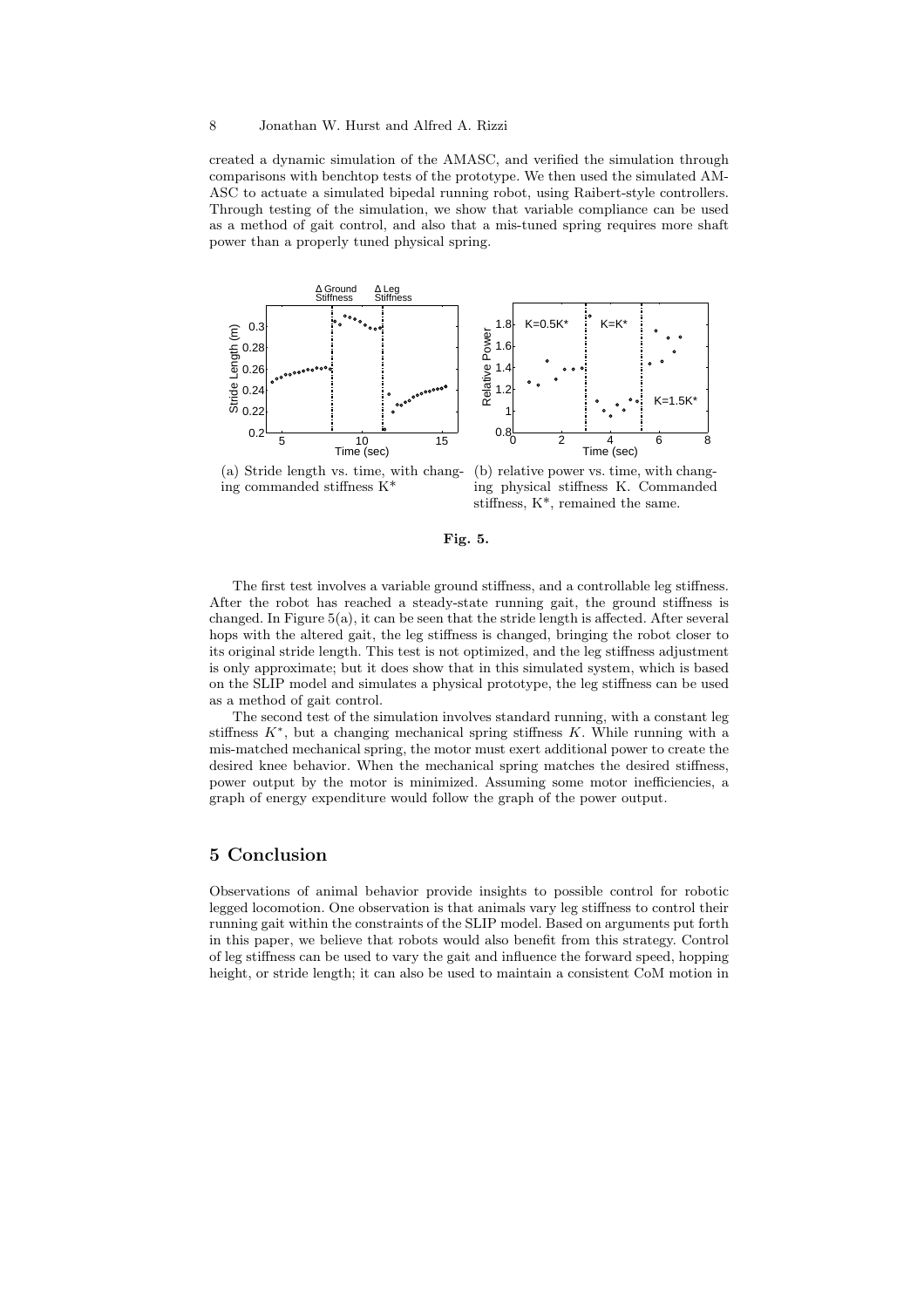the presence of outside disturbances, such as a ground stiffness change. A properly tuned leg stiffness produces passive stability properties, and likely minimizes energy use. Most importantly, the leg stiffness behavior should be implemented primarily through mechanical springs, rather than through software control of the motors. It is far more energetically efficient, requires significantly lower power from the motors, and will result in lower shock loads to the entire robot.

The final goal is to be able to design and build robots capable of efficient and disturbance-tolerant running on variable terrain, mimicking much of the efficiency, agility, and robustness of animals. To achieve these goals, leg actuators of running robots should have mechanically adjustable series compliance, and the software control algorithms should be designed to appropriately tune the leg compliance in the full variety of running situations.

## Acknowledgements

This work is supported in part by an NSF fellowship held by the first author and by The Robotics Institute of Carnegie Mellon University. Many thanks to Joel Chestnutt, for ongoing discussions and for his contribution to the software simulation tool.

## References

- 1. Jonathan W Hurst, Joel E Chestnutt, and Alfred A Rizzi. An actuator with physically adjustable compliance for highly dynamic legged locomotion. In IEEE International Conference on Robotics and Automation, 2004. (to appear).
- 2. Jonathan W Hurst, Joel E Chestnutt, and Alfred A Rizzi. An actuator with mechanically adjustable series compliance. Technical report, Carnegie Mellon Robotics Institute, 2004.
- 3. Robert J. Full and Claire T. Farley. Musculoskeletal dynamics in rhythmic systems - a comparative approach to legged locomotion. In J. M. Winters and P. E. Crago, editors, Biomechanics and Neural Control of Posture and Movement. Springer-Verlag, New York, 2000.
- 4. R. Blickhan and R. J. Full. Similarity in multilegged locomotion: Bouncing like a monopode. Journal of Comparative Physiology, pages 509–517, 1993.
- 5. Michael H. Dickinson, Claire T. Farley, Robert J. Full, M. A. R. Koehl, Rodger Kram, and Steven Lehman. How animals move: An integrative view. Science, 288:100–106, April 2000.
- 6. Marc Raibert. Legged Robots That Balance. MIT Press, Cambridge, Mass., 1986.
- 7. M. Ahmadi and M. Buehler. The ARL monopod II running robot: Control and energetics. In IEEE International Conference on Robotics and Automation, pages 1689–1694, May 1999.
- 8. Garth Zeglin and H. Benjamin Brown. Control of a bow leg hopping robot. In Proceedings of the IEEE International Conference on Robotics and Automation, Leuven, Belgium, May 1998.
- 9. Andrew Seyfarth, Harmut Geyer, Michael Gunther, and Reinhard Blickhan. A movement criteria for running. Journal of Biomechanics, 35:649–655, November 2001.